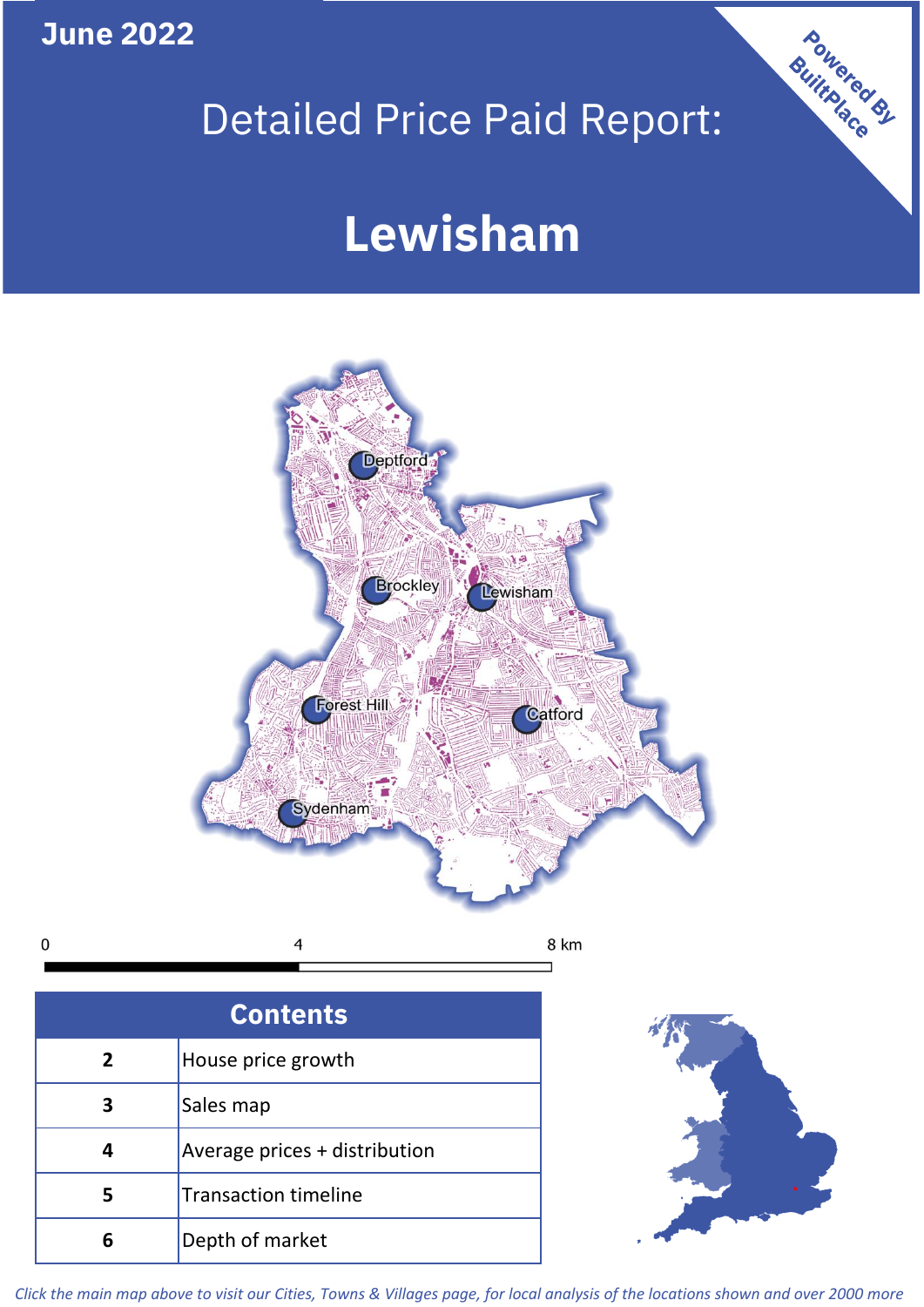### **Headline Data**

|                     | <b>Current level</b> | 3 month  | <b>Annual</b> | 5 year   | 10 year |
|---------------------|----------------------|----------|---------------|----------|---------|
| <b>House prices</b> | £446,546             | 1.8%     | 1.0%          | 10.6%    | 93.2%   |
| <b>Transactions</b> | 3,468                | $-10.7%$ | 18.8%         | $-10.8%$ | 17.7%   |

## **House Price Growth (April 2022 data)**

#### *Annual Change in House Prices*



House prices in Lewisham grew by 1.0% in the 12 months to April 2022 (based on 3-month smoothed data). By comparison national house prices grew by 10.7% and prices in London grew by 6.7% over the same period.

Lewisham house prices are now 86.4% above their previous peak in 2007, compared to +76.7% for London and +52.9% across England.



#### *Year-To-Date Change in House Prices, December to April*

Local prices have grown by 1.5% in 2022 so far, compared to growth of 2.1% over the same period last year.

#### *Source: OS OpenData; UK House Price Index (Contains HM Land Registry data © Crown copyright)*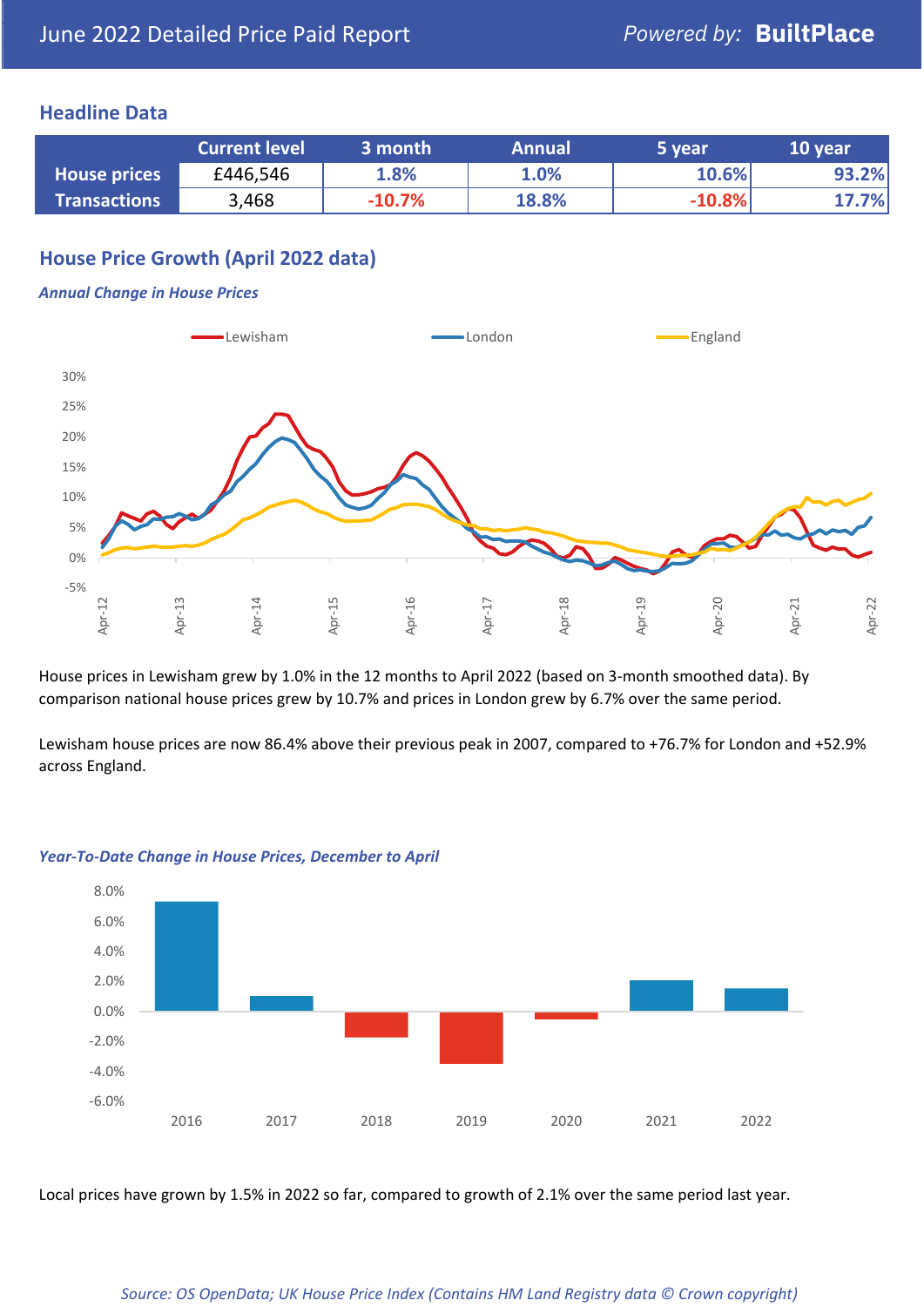## **House Price Map**

*12 months to April 2022*



*Each point is one postcode, coloured by the average value relative to all sales in this local authority (price bands are LA-specific quintiles).*

## **Map Key**

| Min      | <b>Max</b> |                            |
|----------|------------|----------------------------|
| Up to    | £310,000   | 1st quintile / lowest 20%  |
| £310,000 | £392,000   | 2nd quintile               |
| £392,000 | £494,000   | 3rd quintile               |
| £494,000 | £673,000   | 4th quintile               |
| £673,000 | and over   | 5th quintile / highest 20% |
|          |            |                            |

| Min      | <b>Max</b> |                           |
|----------|------------|---------------------------|
| Up to    | £310,000   | 1st quintile / lowest 20% |
| £310,000 | £392,000   | 2nd quintile              |
| £392,000 | £494,000   | 3rd quintile              |
| £494,000 | £673,000   | 4th quintile              |
| £673,000 | and over   | 5th quintile / highest 20 |

*Source: OS OpenData; UK House Price Index (Contains HM Land Registry data © Crown copyright)*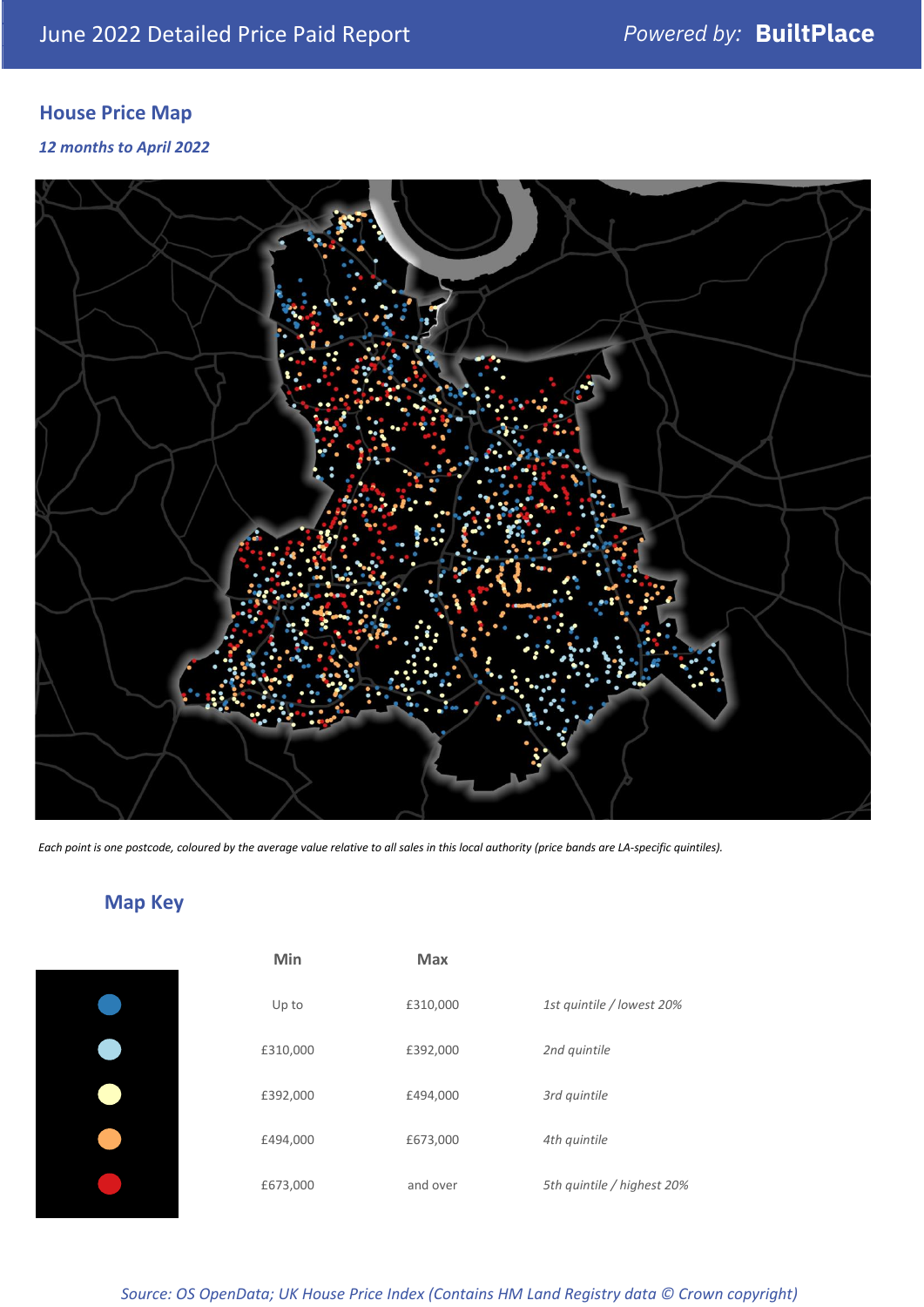## **Average House Price by Property Type**

### *12 months to April 2022*



|                 | <b>New</b>           | <b>Second hand</b> |  |  |
|-----------------|----------------------|--------------------|--|--|
| <b>Flat</b>     | £582,500             | £379,756           |  |  |
| <b>Terraced</b> | No recorded<br>sales | £613,201           |  |  |
| Semi-detached   | No recorded<br>sales | £733,249           |  |  |
| <b>Detached</b> | £395,000             | £1,065,296         |  |  |

## **House Price Distribution by Year**

*All properties, by price band and calendar year (2020 = year to date)*

|                    | 1997 | 2002 | 2007 | 2012 | 2017 | 2019 | 2020 |
|--------------------|------|------|------|------|------|------|------|
| <b>Under £100k</b> | 86%  | 16%  | 1%   | 1%   | 0%   | 0%   | 0%   |
| £100-200k          | 12%  | 63%  | 39%  | 29%  | 3%   | 3%   | 3%   |
| E200-300k          | 1%   | 15%  | 40%  | 40%  | 15%  | 13%  | 14%  |
| £300-400k          | 0%   | 4%   | 13%  | 17%  | 29%  | 23%  | 23%  |
| £400-500k          | 0%   | 1%   | 5%   | 7%   | 20%  | 20%  | 21%  |
| <b>£500k-1m</b>    | 0%   | 0%   | 2%   | 5%   | 30%  | 37%  | 35%  |
| £1-2m              | 0%   | 0%   | 0%   | 1%   | 3%   | 3%   | 4%   |
| <b>Over £2m</b>    | 0%   | 0%   | 0%   | 0%   | 0%   | 0%   | 0%   |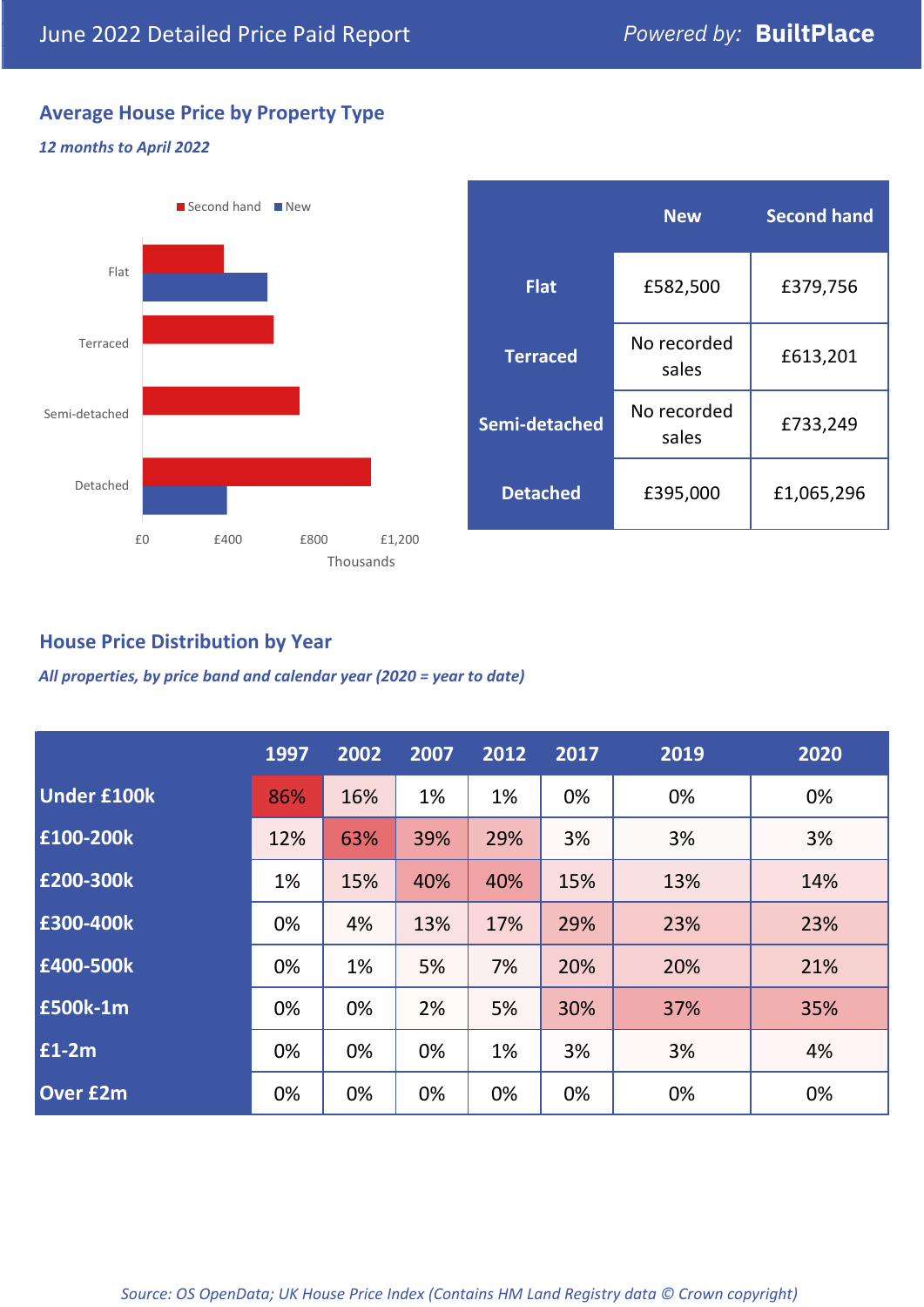## **Transactions (February 2022 data)**

*Annual Transactions, Indexed (2001-05 average = 100)*



There were 3,468 transactions in Lewisham during the 12 months to February 2022. This is 62% of the average from 2001- 05 and suggests activity is significantly below pre-downturn levels.

Transactions in Lewisham have fallen by 24.8% since 2014, compared to changes of -21.3% for London and -7.7% for England.



#### *Cash and New Build Sales as % of Total, by Year*

*Note: The data on this page EXCLUDES transactions identified as transfers under a power of sale/repossessions, buy-to-lets (where they can be identified by a mortgage), and transfers to non-private individuals - i.e. it comprises only Land Registry 'A' data.*